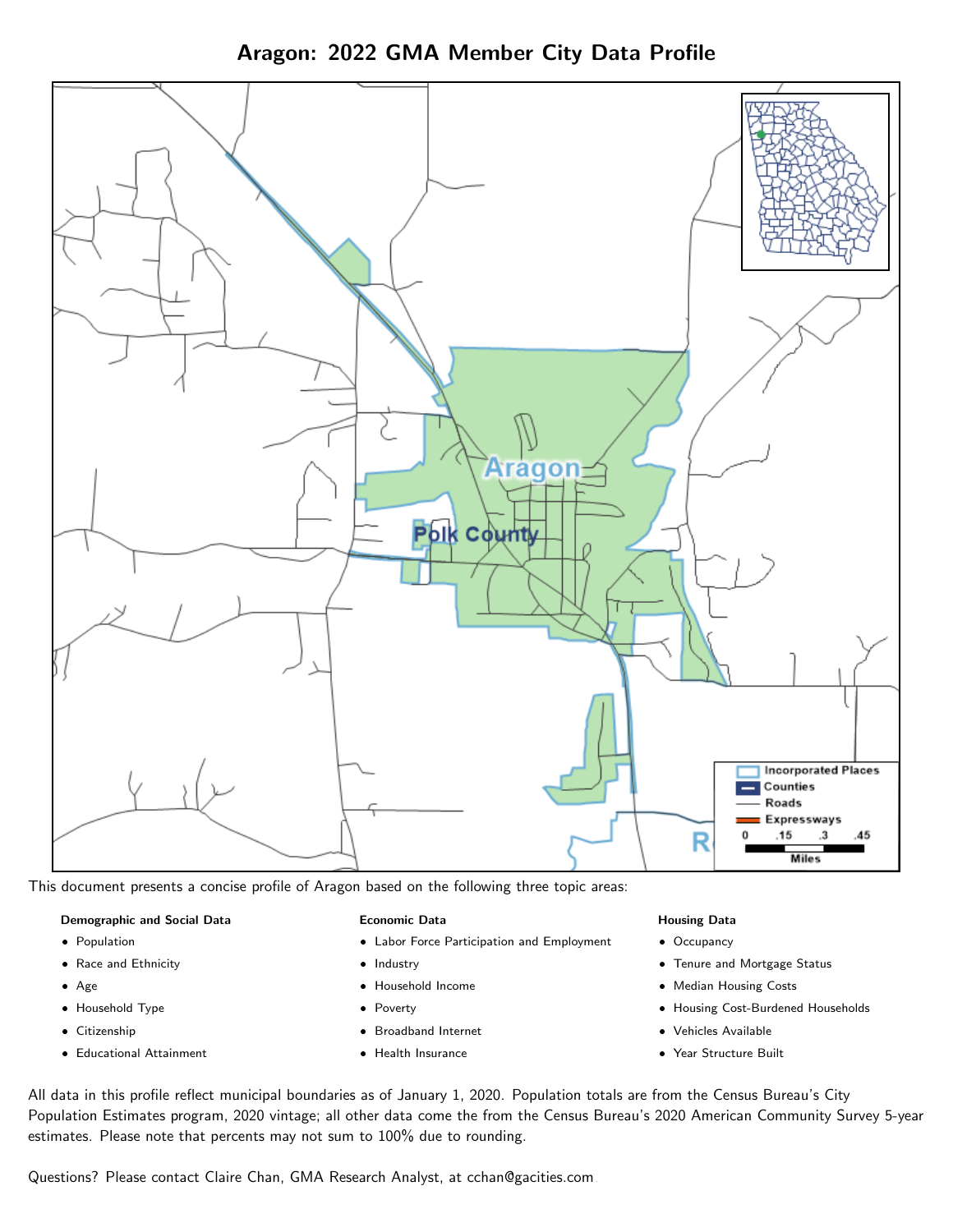# Aragon: Demographic and Social



Age 0% 2% 4% 6% 8% Male **Female** 8% 6% 4% 2% 85 and over 80-84 75-79 70-74 65-69 60-64 55-59 50-54 45-49 40-44 35-39 30-34 25-29 20-24 15-19  $10-14$ 5-9 Under 5

## **Citizenship**

| <b>Native Born</b><br>100% |  |
|----------------------------|--|
|                            |  |

## Race and Ethnicity



Source: U.S. Census Bureau, City Population Estimates, 2020 vintage Source: American Community Survey, 2020 5-year estimates, table B03002

## Household Type



Source: American Community Survey, 2020 5-year estimates, table B01001 Source: American Community Survey, 2020 5-year estimates, table B11001

## Educational Attainment



Source: American Community Survey, 2020 5-year estimates, table B05002 Source: American Community Survey, 2020 5-year estimates, table B15002

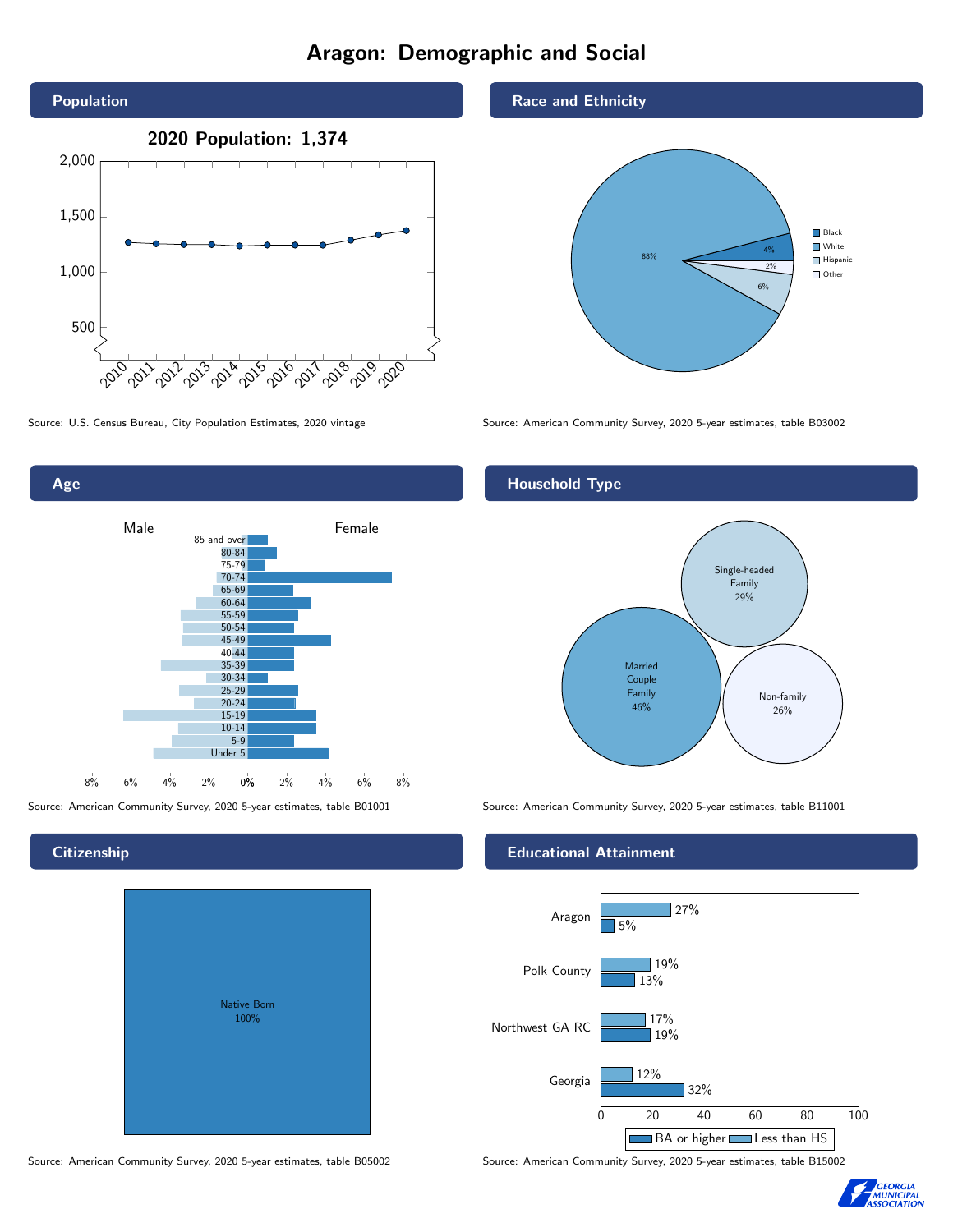# Aragon: Economic



Source: American Community Survey, 2020 5-year estimates, table B23001 Note: Unemployment rate is based upon the civilian labor force.



Source: American Community Survey, 2020 5-year estimates, tables B19013 and B19025 Source: American Community Survey, 2020 5-year estimates, table B17010

Broadband Internet No 26% Yes 74%

Industry

| Agriculture, forestry, fishing and hunting, and mining      | $2\%$ |
|-------------------------------------------------------------|-------|
| Construction                                                | 11%   |
| Manufacturing                                               | 23%   |
| <b>Wholesale Trade</b>                                      | 3%    |
| Retail Trade                                                | 12%   |
| Transportation and warehousing, and utilities               |       |
| Information                                                 | $2\%$ |
| Finance and insurance, real estate, rental, leasing         |       |
| Professional, scientific, mgt, administrative, waste mgt    |       |
| Educational services, and health care and social assistance |       |
| Arts, entertainment, recreation, accommodation, food        |       |
| service                                                     |       |
| Other services, except public administration                |       |
| Public administration                                       |       |

Source: American Community Survey, 2020 5-year estimates, table C24030

Poverty



### Health Insurance



Source: American Community Survey, 2020 5-year estimates, table B28002 Source: American Community Survey, 2020 5-year estimates, table B18135